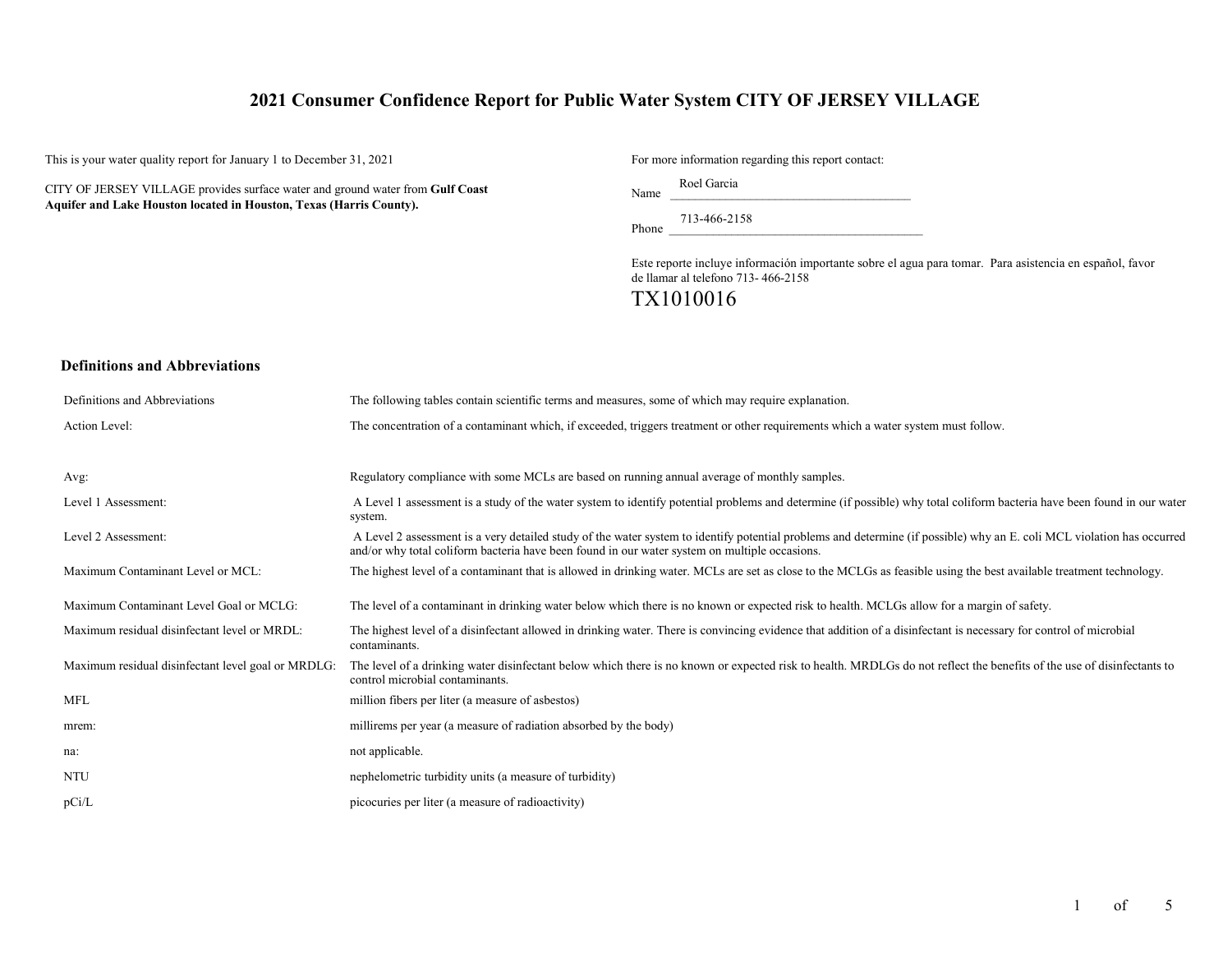## **Definitions and Abbreviations**

| ppb:                       | micrograms per liter or parts per billion                                           |
|----------------------------|-------------------------------------------------------------------------------------|
| ppm:                       | milligrams per liter or parts per million                                           |
| ppq                        | parts per quadrillion, or picograms per liter $(pg/L)$                              |
| ppt                        | parts per trillion, or nanograms per liter $(ng/L)$                                 |
| Treatment Technique or TT: | A required process intended to reduce the level of a contaminant in drinking water. |

# **Information about your Drinking Water**

The sources of drinking water (both tap water and bottled water) include rivers, lakes, streams, ponds, reservoirs, springs, and wells. As water travels over the surface of the land or through the ground, it dissolves naturally-occurring minerals and, in some cases, radioactive material, and can pick up substances resulting from the presence of animals or from human activity.

Drinking water, including bottled water, may reasonably be expected to contain at least small amounts of some contaminants. The presence of contaminants does not necessarily indicate that water poses a health risk. More information about contaminants and potential health effects can be obtained by calling the EPAs Safe Drinking Water Hotline at (800) 426-4791.

Contaminants that may be present in source water include:

- Microbial contaminants, such as viruses and bacteria, which may come from sewage treatment plants, septic systems, agricultural livestock operations, and wildlife.

- Inorganic contaminants, such as salts and metals, which can be naturally-occurring or result from urban storm water runoff, industrial or domestic wastewater discharges, oil and gas production, mining, or farming.

- Pesticides and herbicides, which may come from a variety of sources such as agriculture, urban storm water runoff, and residential uses.

- Organic chemical contaminants, including synthetic and volatile organic chemicals, which are by-products of industrial processes and petroleum production, and can also come from gas stations, urban storm water runoff, and septic systems.

- Radioactive contaminants, which can be naturally-occurring or be the result of oil and gas production and mining activities.

In order to ensure that tap water is safe to drink, EPA prescribes regulations which limit the amount of certain contaminants in water provided by public water systems. FDA regulations establish limits for contaminants in bottled water which must provide the same protection for public health.

Contaminants may be found in drinking water that may cause taste, color, or odor problems. These types of problems are not necessarily causes for health concerns. For more information on taste, odor, or color of drinking water, please contact the system's business office.

You may be more vulnerable than the general population to certain microbial contaminants, such as Cryptosporidium, in drinking water. Infants, some elderly, or immunocompromised persons such as those undergoing chemotherapy for cancer; persons who have undergone organ transplants; those who are undergoing treatment with steroids; and people with HIV/AIDS or other immune system disorders, can be particularly at risk from infections. You should seek advice about drinking water from your physician or health care providers. Additional guidelines on appropriate means to lessen the risk of infection by Cryptosporidium are available from the Safe Drinking Water Hotline (800-426-4791).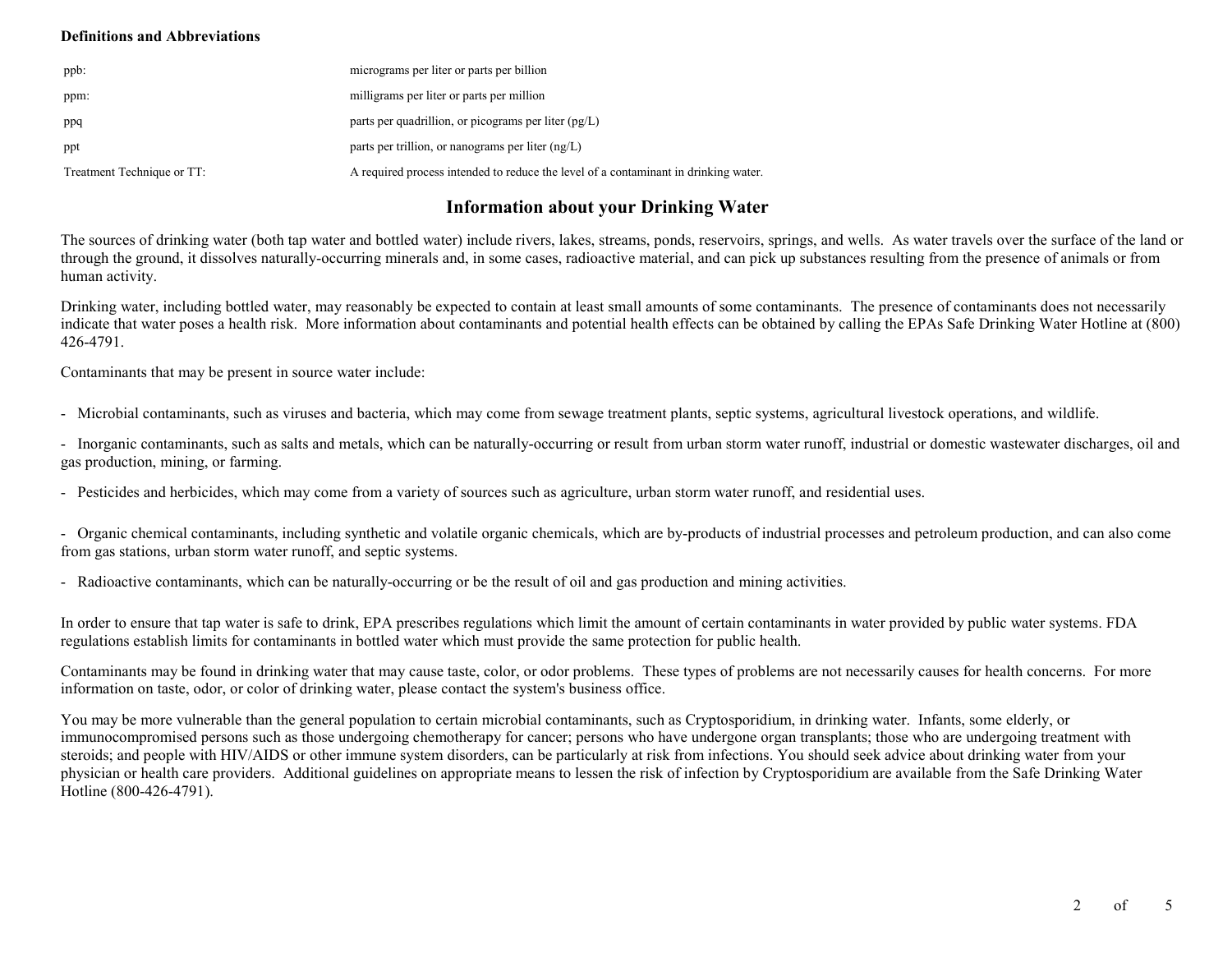If present, elevated levels of lead can cause serious health problems, especially for pregnant women and young children. Lead in drinking water is primarily from materials and components associated with service lines and home plumbing. We are responsible for providing high quality drinking water, but we cannot control the variety of materials used in plumbing components. When your water has been sitting for several hours, you can minimize the potential for lead exposure by flushing your tap for 30 seconds to 2 minutes before using water for drinking or cooking. If you are concerned about lead in your water, you may wish to have your water tested. Information on lead in drinking water, testing methods, and steps you can take to minimize exposure is available from the Safe Drinking Water Hotline or at http://www.epa.gov/safewater/lead.

#### **Information about Source Water**

CITY OF JERSEY VILLAGE purchases water from CITY OF HOUSTON. CITY OF HOUSTON provides purchase surface water from **Lake Houston** located in **Houston, Texas (Harris County)**.

TCEQ completed an assessment of your source water, and results indicate that some of our sources are susceptible to certain contaminants. The sampling requirements for your water system is based on this susceptibility and previous sample data. Any detections of these contaminants will be found in this Consumer Confidence Report. For more information on source water assessments and protection efforts at our system, contact **Roel Garcia at 713-466-2158.**

| <b>Lead and Copper</b> | <b>Date Sampled</b> | <b>MCLG</b> | <b>Action Level (AL)</b> | 90th Percentile | # Sites Over AL | Units | Violation | <b>Likely Source of Contamination</b>                                                                         |
|------------------------|---------------------|-------------|--------------------------|-----------------|-----------------|-------|-----------|---------------------------------------------------------------------------------------------------------------|
| Copper                 | 08/12/2020          | 1.3         |                          | 0.224           |                 | ppm   |           | Erosion of natural deposits; Leaching from wood<br>preservatives; Corrosion of household plumbing<br>systems. |
| Lead                   | 08/12/2020          |             |                          |                 |                 | ppb   |           | Corrosion of household plumbing systems;<br>Erosion of natural deposits.                                      |

# **2021 Water Quality Test Results**

| <b>Disinfection By-Products</b>                                                                                                                  | <b>Collection Date</b> | <b>Highest Level</b><br>Detected | <b>Range of Individual</b><br><b>Samples</b> | MCLG                     | MCL | <b>Units</b> | <b>Violation</b> | <b>Likely Source of Contamination</b>      |
|--------------------------------------------------------------------------------------------------------------------------------------------------|------------------------|----------------------------------|----------------------------------------------|--------------------------|-----|--------------|------------------|--------------------------------------------|
| Haloacetic Acids (HAA5)                                                                                                                          | 2021                   | 22                               | $0 - 33.3$                                   | No goal for the<br>total | 60  | ppb          |                  | By-product of drinking water disinfection. |
| *The value in the Highest Level or Average Detected column is the highest average of all HAA5 sample results collected at a location over a year |                        |                                  |                                              |                          |     |              |                  |                                            |

| <b>Total Trihalomethanes</b> | 2021 | $\sim$<br>−∠. | No goal for the | 80 | npb | By-product of drinking water disinfection. |
|------------------------------|------|---------------|-----------------|----|-----|--------------------------------------------|
| (TTHM)                       |      |               | total           |    |     |                                            |
|                              |      |               |                 |    |     |                                            |

\*The value in the Highest Level or Average Detected column is the highest average of all TTHM sample results collected at a location over a year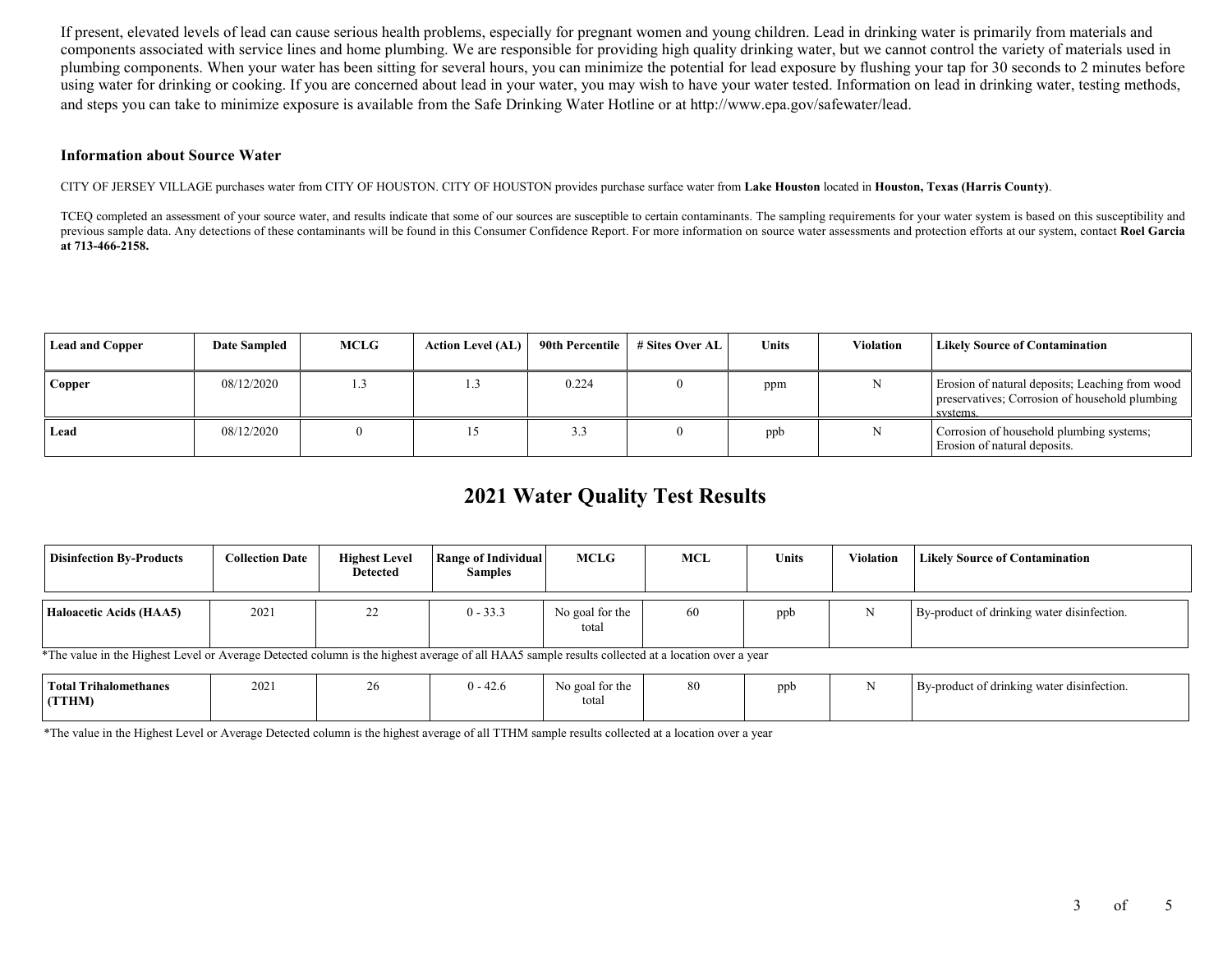| Inorganic Contaminants | <b>Collection Date</b> | <b>Highest Level</b><br>Detected | Range of Individual<br>Samples | <b>MCLG</b> | <b>MCL</b> | <b>Units</b> | Violation | <b>Likely Source of Contamination</b>                                                                      |
|------------------------|------------------------|----------------------------------|--------------------------------|-------------|------------|--------------|-----------|------------------------------------------------------------------------------------------------------------|
| Arsenic                | 2021                   | ، ،                              | $1 - 7.$                       |             | 10         | ppb          |           | Erosion of natural deposits; Runoff from orchards;<br>Runoff from glass and electronics production wastes. |

While your drinking water meets EPA standards for arsenic, it does contain low levels of arsenic. EPAs standard balances the current understanding of arsenics possible health effects against the costs of removing arsenic f drinking water. EPA continues to research the health effects of low levels of arsenic, which is a mineral known to cause cancer in humans at high concentrations and is linked to other health effects such as skin damage and circulatory problems.

| <b>Barium</b>                     | 2021 | 0.178 | $0.178 - 0.178$ |    |     | ppm | N | Discharge of drilling wastes; Discharge from metal<br>refineries; Erosion of natural deposits.                                   |
|-----------------------------------|------|-------|-----------------|----|-----|-----|---|----------------------------------------------------------------------------------------------------------------------------------|
| Fluoride                          | 2021 | 0.64  | $0.64 - 0.64$   |    | 4.0 | ppm | N | Erosion of natural deposits; Water additive which<br>promotes strong teeth; Discharge from fertilizer and<br>aluminum factories. |
| Nitrate [measured as<br>Nitrogen] | 2021 |       | $0 - 1.18$      | 10 | 10  | ppm | N | Runoff from fertilizer use; Leaching from septic<br>tanks, sewage; Erosion of natural deposits.                                  |

| Radioactive Contaminants    | <b>Collection Date</b> | <b>Highest Level</b><br>Detected | Range of Individual<br><b>Samples</b> | <b>MCLG</b> | MCL | <b>Units</b> | <b>Violation</b> | <b>Likely Source of Contamination</b>   |
|-----------------------------|------------------------|----------------------------------|---------------------------------------|-------------|-----|--------------|------------------|-----------------------------------------|
| <b>Beta/photon emitters</b> | 2021                   |                                  | $4 - 4$                               | $^{\circ}$  | 50  | $pCi/L^*$    |                  | Decay of natural and man-made deposits. |

\*EPA considers 50 pCi/L to be the level of concern for beta particles.

| Synthetic organic         | <b>Collection Date</b> | <b>Highest Level</b> | <b>Range of Individual</b> | <b>MCLG</b> | MCL | $    -$<br>∍nits | .<br>Violation | <b>Likely Source of Contamination</b> |
|---------------------------|------------------------|----------------------|----------------------------|-------------|-----|------------------|----------------|---------------------------------------|
| contaminants including    |                        | <b>Detected</b>      | __<br>Samples              |             |     |                  |                |                                       |
| pesticides and herbicides |                        |                      |                            |             |     |                  |                |                                       |

| Atrazine        | 2021 | 0.15 | $0 - 0.15$ |  | ppb | <b>NT</b>    | Runoff from herbicide used on row crops. |
|-----------------|------|------|------------|--|-----|--------------|------------------------------------------|
| <b>Simazine</b> | 2021 | 0.08 | $0 - 0.08$ |  | ppb | $\mathbf{v}$ | Herbicide runoff.                        |